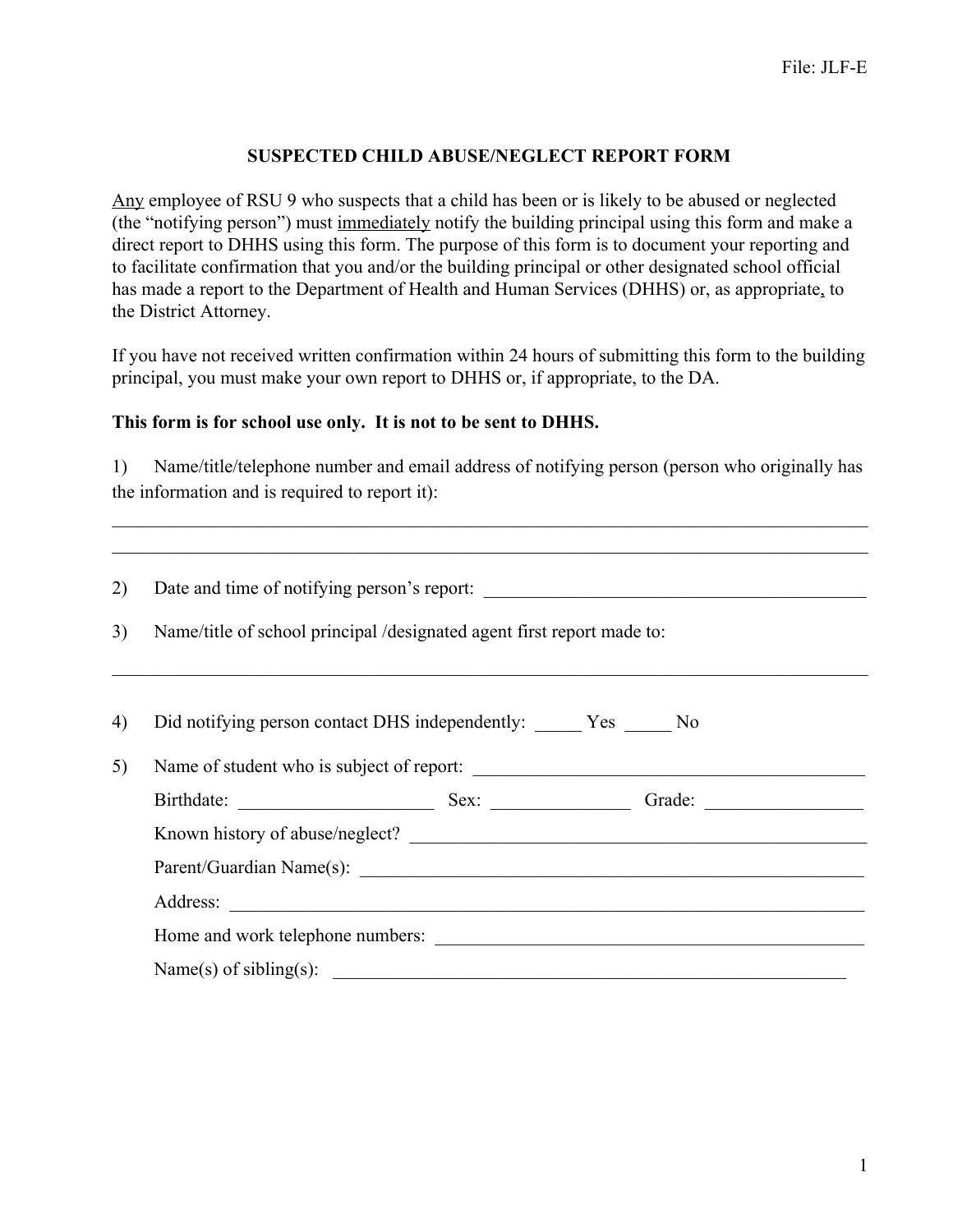$6)$ Statements or indicators leading to the suspicion of abuse/neglect (include all known information, including date, time and location, name of alleged abuser, and relationship to student):  $\overline{\qquad \qquad }$ 

List any photographs taken or other materials collected related to the report: 7)

<u> 1999 - Johann John Stone, Amerikaansk politiker (\* 1958)</u>

<u> 1989 - Johann Stoff, amerikansk politiker (d. 1989)</u>

Actions taken by school personnel (list date, time and personnel involved): 8)